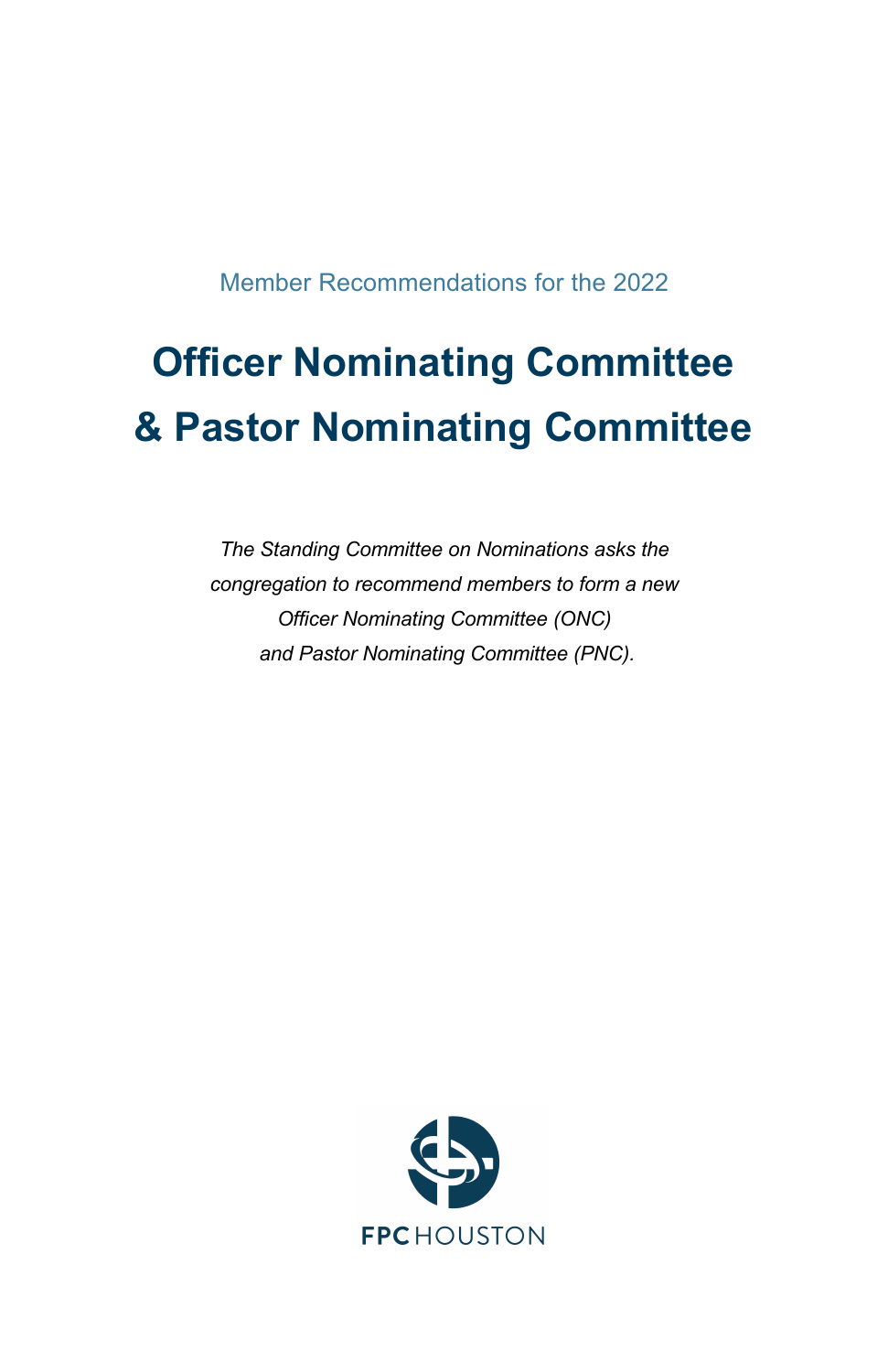# **Officer Nominating & Pastor Nominating Committee Recommendation Form for 2022**

*Please submit your recommendation by August 13, 2021*

#### **I am recommending for (please check appropriate box)**

□ Officer Nominating Committee (ONC)

 $\Box$  Pastor Nominating Committee (PNC)

 $\Box$  Either ONC/PNC – let the Standing Committee decide best fit

#### **Candidate Requirements:**

 $\Box$  Covenant Partner for at least 3 years prior to nomination

 $\Box$  At least 18 years of age prior to nomination

- $\Box$  Demonstrated a pattern of service and financial support to FPC
- $\Box$  Have not been informed that I am being considered for the office of Elder
- $\Box$  Not a staff member or spouse of a staff member
- $\Box$  I have confirmed the candidate is willing to serve, if called

Person recommended(printname)

| Phone | $-1$<br>$- \cdot \cdot \cdot - \cdot$ |  |
|-------|---------------------------------------|--|
|       |                                       |  |

HomeAddress

Is this person an Elder not currently serving on Session?  $\Box$  Yes  $\Box$  No

Why do you think this person should be considered?

Recommended by (print your name) Your phone number \_\_\_\_\_\_\_\_\_\_\_\_\_\_\_\_Your email \_\_\_\_\_\_\_\_\_\_\_\_\_\_\_\_\_\_\_\_\_\_\_\_\_\_\_\_\_\_\_\_\_\_\_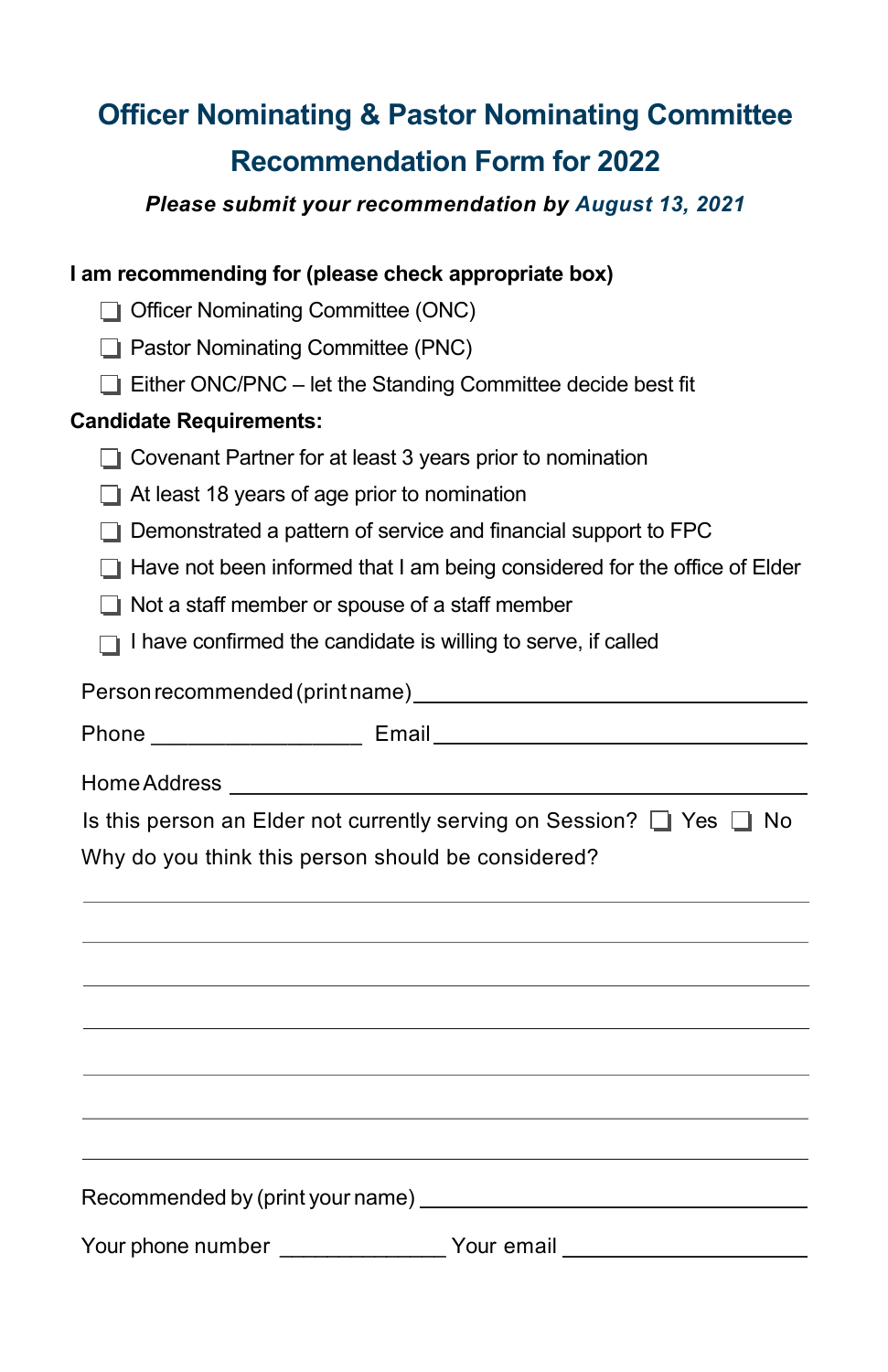# **Why Form a Nominating Committee?**

The name of our church, "Presbyterian," refers not to our doctrines or beliefs but to how we govern ourselves with elders, presbuteros in Greek. Each year an Officer Nominating Committee (ONC) is seated to recommend to the congregation a slate of six candidates for the next class of Ruling Elders. Together with Teaching Elders (pastors) the Ruling Elders make up the Session, the governing board of FPC. This form of governance was developed in Geneva under John Calvin as a rejection of governance by bishops. Ruling Elders are elected at our annual Congregational Meeting and serve three-year terms. As Pastors and Associate Pastors retire and or are called into service elsewhere there is the need to create a Pastor (PNC) or Associate (APNC) Pastor Nominating Committee to fill the vacant role. It is this committee that does a nationwide search to find the right Pastor to be called to the available opportunity to serve.

#### **What is a Pastor Nominating Committee?**

The Pastor Nominating Committee (PNC) has the responsibility of nominating a candidate to serve as pastor of First Presbyterian Church (FPC). The committee is composed of covenant partners who have been recommended and elected by the congregation. The members of the PNC identify and contact potential pastoral candidates. In collaboration with Session, the PNC will present to the congregation the person they believe God is calling to lead FPC as Pastor. The pastor selection process includes prayerful consideration of the needs and goals of the church, communication with the congregation, and careful examination of the candidates. The PNC is a tool for the Holy Spirit to use to identify and call the Pastor to lead FPC as it continues to preach and practice the gospel.

The PNC will be composed of 11 church members, per FPC bylaws, the majority must be Elders. The breakdown is as follows: two Ruling Elders with the remaining 9 being a combination of Shepherding Elders (ordained Elders not currently serving on Session) and Covenant Partners. It is important to note that the PNC meets for as long as it takes to find the right Pastor for the position available. This committee's role can last for a year or longer and at times could potentially require travel. The PNC studies and to fully understand the job description provided by session to ensure alignment with the long-term vision of the church and therefore the qualities needed in the Pastor being called. The committee, in partnership with a search firm, will solicit potential candidates.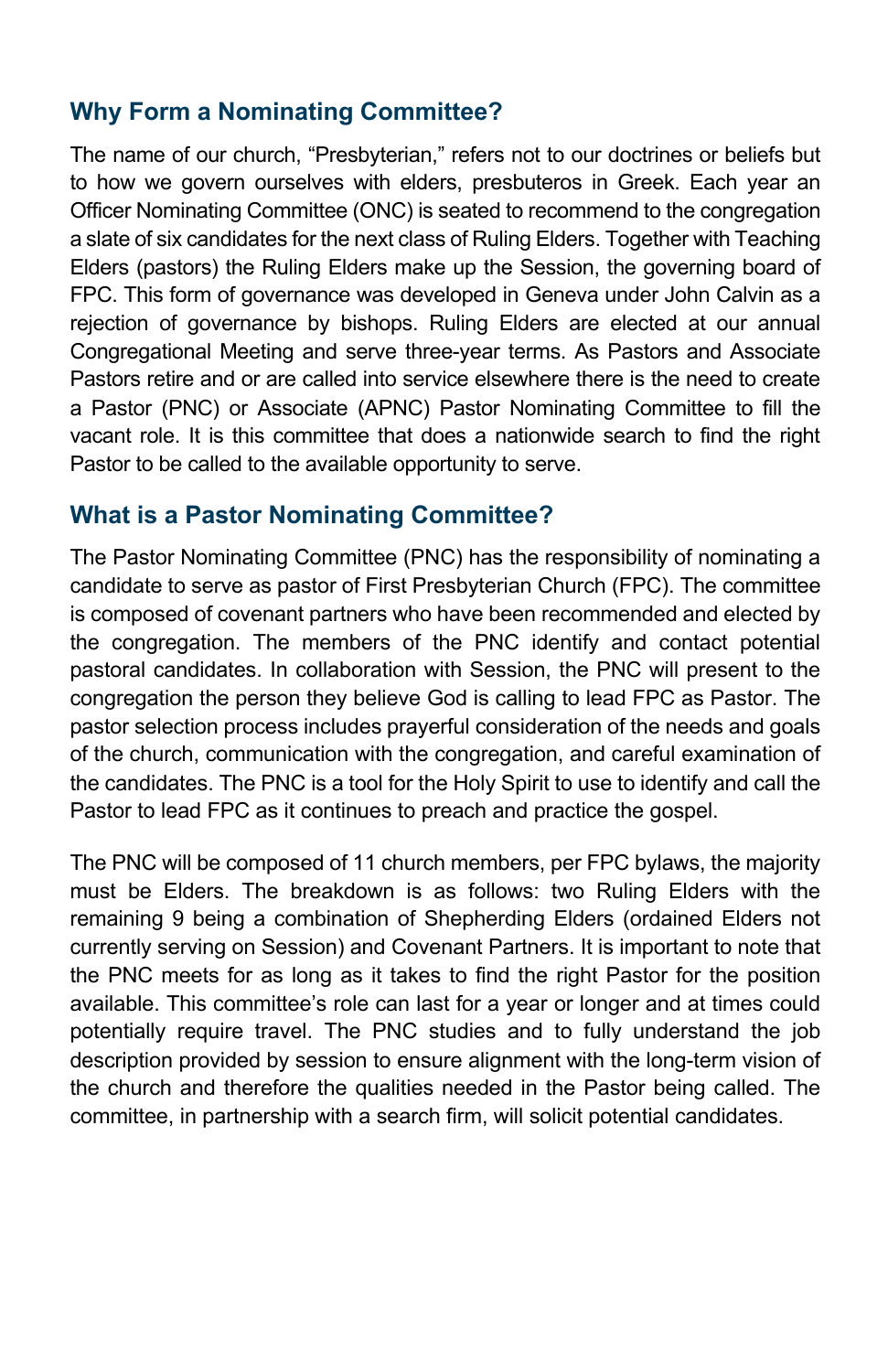# **What is an Officer Nominating Committee?**

The ONC is composed of two active elders and nine other church members who have not served on an ONC or Pastor Nominating Committee within three years. The ONC meets during the first half of each year, with particular effort spent after Easter to deliver to Session the recommended candidates before June 1. The committee studies and reaches a shared understanding of the role and nature of a Ruling Elder in the Presbyterian Church. It solicits nominations from the congregation, vets and interviews those nominated, and prayerfully selects the slate of officers to recommend to the Session and then to the congregation at the Annual Congregational Meeting held each year in the fall. The ONC will strive to put together a diverse slate of Elders reflecting a range of areas of involvement, gender, age, faith and life experience, and approach to problem solving so that the Session is well equipped to represent our congregation.

#### **Who should be recommended for an ONC or PNC?**

Both the ONC and PNC must be able to work together to discern the will of the Lord in recommending officers/pastors to govern the church. As such, members recommended for the ONC/PNC should have deep faith, a close walk with Christ, and are committed to him as their Lord and Savior. Essential qualities of ONC/PNC members include demonstrated spiritual maturity, service, and relatively high involvement to FPC, and sound theology with knowledge of and agreement with the mission, vision, and Core Values of FPC and the ECO Tenets of Faith. You can view these documents at **fpchouston.org/eco-vision**.

They should be forward-thinking and focused. They should be good team players, willing to speak up but without a personal agenda, and even more willing to listen to diverse views. Those recommended must be willing to devote substantial amounts of time, energy, and talent to the work of these committees. The makeup of the committee will represent the multiple ages, needs and interests of the congregation.

#### **How do I nominate someone?**

First, take it to the Lord in prayer. If after prayer you decide to recommend a member who meets the general criteria above, ask your potential candidate about willingness to serve. This will be a significant commitment of time and energy. Next, fill out the **Recommendation Form** in full via the following options (1) by visiting **fpchouston.org/onc-pnc**, (2) via e-mail to the SNC Chair at SNCchair@fpchouston.org or (3) drop off in the marked box at the FPC Welcome Center. You may be contacted for clarification or further information. For more information, please contact one of the people listed below.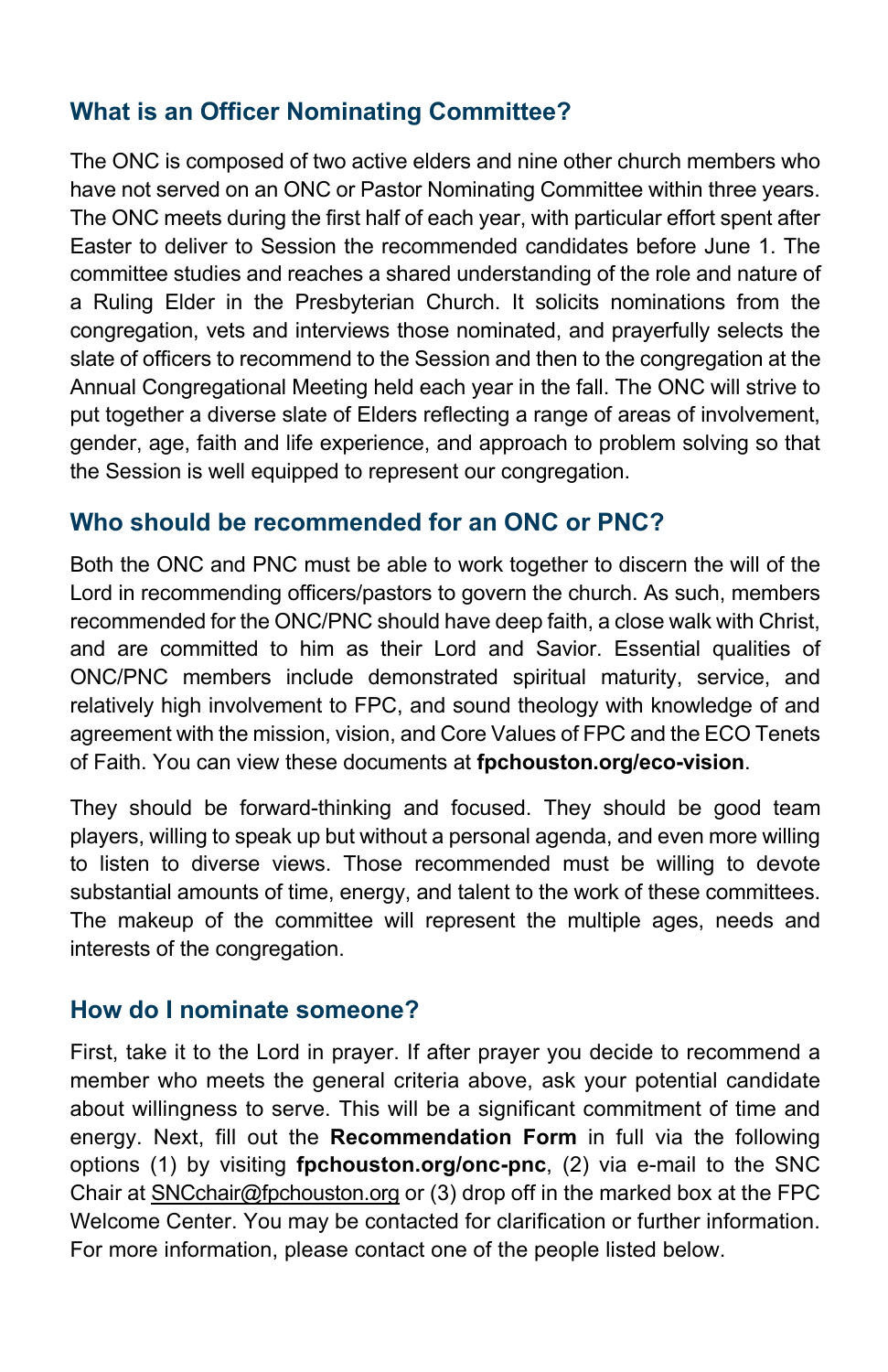Thank you for your prayerful consideration,

**The Standing Nominating Committee** (SNC) Sheila Heinle, Chair, SNCchair@fpchouston.org Mary Alford, maryalford60@gmail.com Al Dupont, allandupont@att.net Rebecca Turner, rturner@greenwoodking.com Tim Williamson, tim.williamson@cadencebank.com Stephanie Zamora, slzamora@texaschildrens.org

The Standing Committee on Nominations (SNC) is a committee of the Session charged with nominating to the congregation an Officer Nominating Committee (ONC) each year and when needed a Pastor Nominating Committee. The members of this standing committee serve for two years and include Ruling Elders active on Session, members of the congregation at large, and the Senior Pastor. The SNC requests and then receives recommendations from the congregation. From the qualified recommendations the SNC strives to put together a diverse team reflecting a range of areas of involvement, gender, age, faith and life experience, and approach to problem solving so that the ONC and PNC are well equipped to represent our congregation.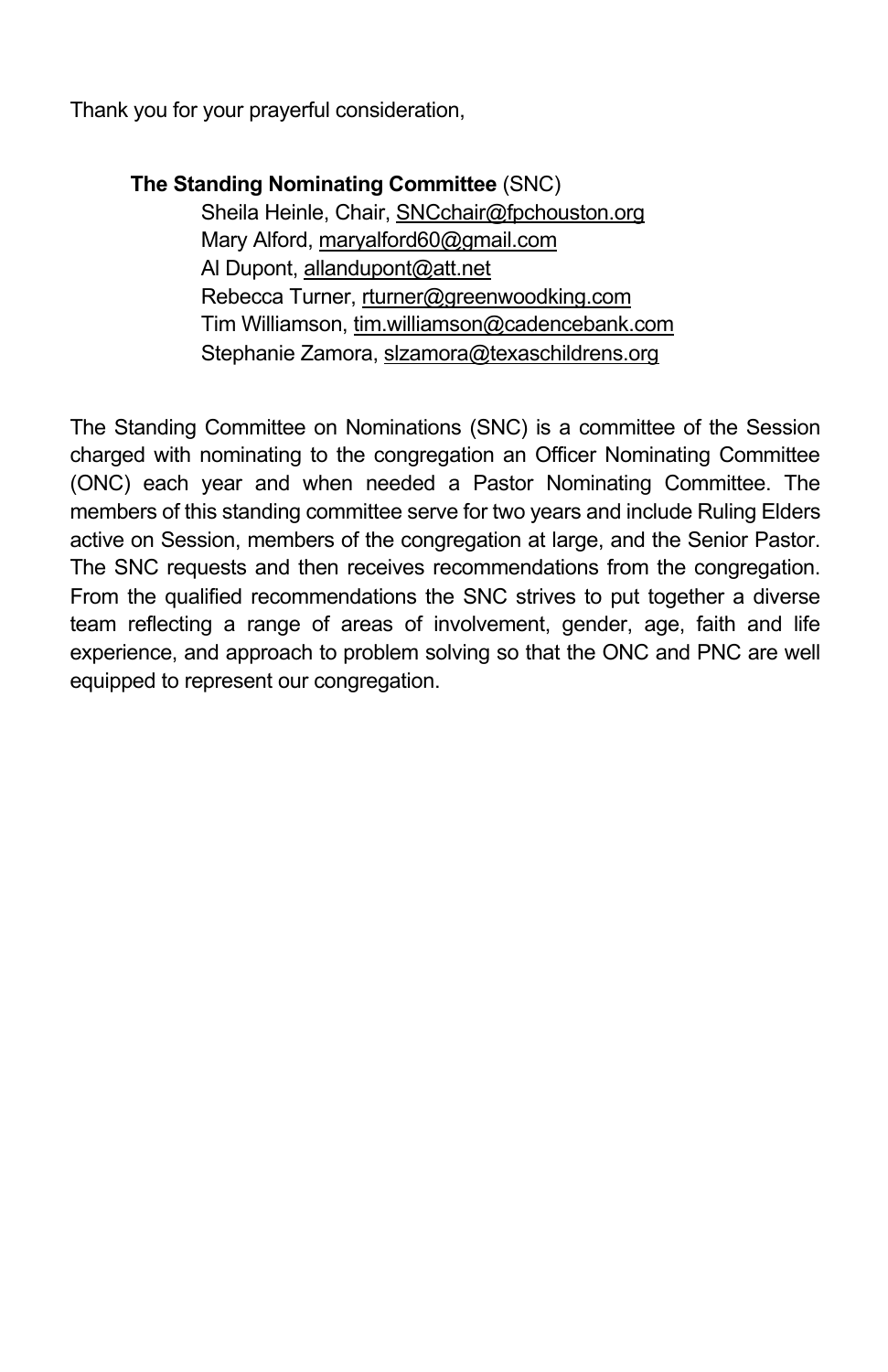# **FPC Mission**

Compelled by the love of Jesus Christ and empowered by the Holy Spirit, we carry the gospel to Houston and the world.

#### **FPC Vision**

We are a gospel-centered church seeking to encourage, equip, empower, and deploy outwardly focused disciples who desire to share the good news of Jesus Christ where God sends them.

We move toward this vision as we:

- Gather together to worship, pray, learn, encourage and celebrate;
- **Grow** into maturity as follower of Jesus Christ through biblical teaching and small group studies;
- **Go** into the world to share the gospel as individuals in our circles of influence, and as a body, in Houston and beyond.

### **FPC Core Values**

- **We sincerely want people to know Jesus**. An evangelistic-minded church, motivated by the Gospel, with a heart for people to know Christ and experience life transformation.
- **We are a church of leaders and doers with a desire to affect change in the world.** So much of what we do as a church is guided by an entrepreneurial spirit – from church planting to the ministries and even what members are doing in their personal lives and work. We try things. We take chances. We do.
- **We see strategic opportunity in our building and location.** We see possibility in the physical location where God has placed us and the impact this can have in the community – and in Houston – as we look toward the future.
- **We value the life of the mind.** We believe in the power of learning and being intellectually challenged, digging deep into God's Word and all He has for us.
- **We encourage and invest in relationships.** For so many people at First Pres, this church is a home space, and the people inside are family. Members deeply invest in relationships with others at the church, finding community and offering support.
- **We are a persevering church.** Over its history, FPC has weathered many tough seasons. But through it all, it has not shrunk back, relying on God for strength and direction.